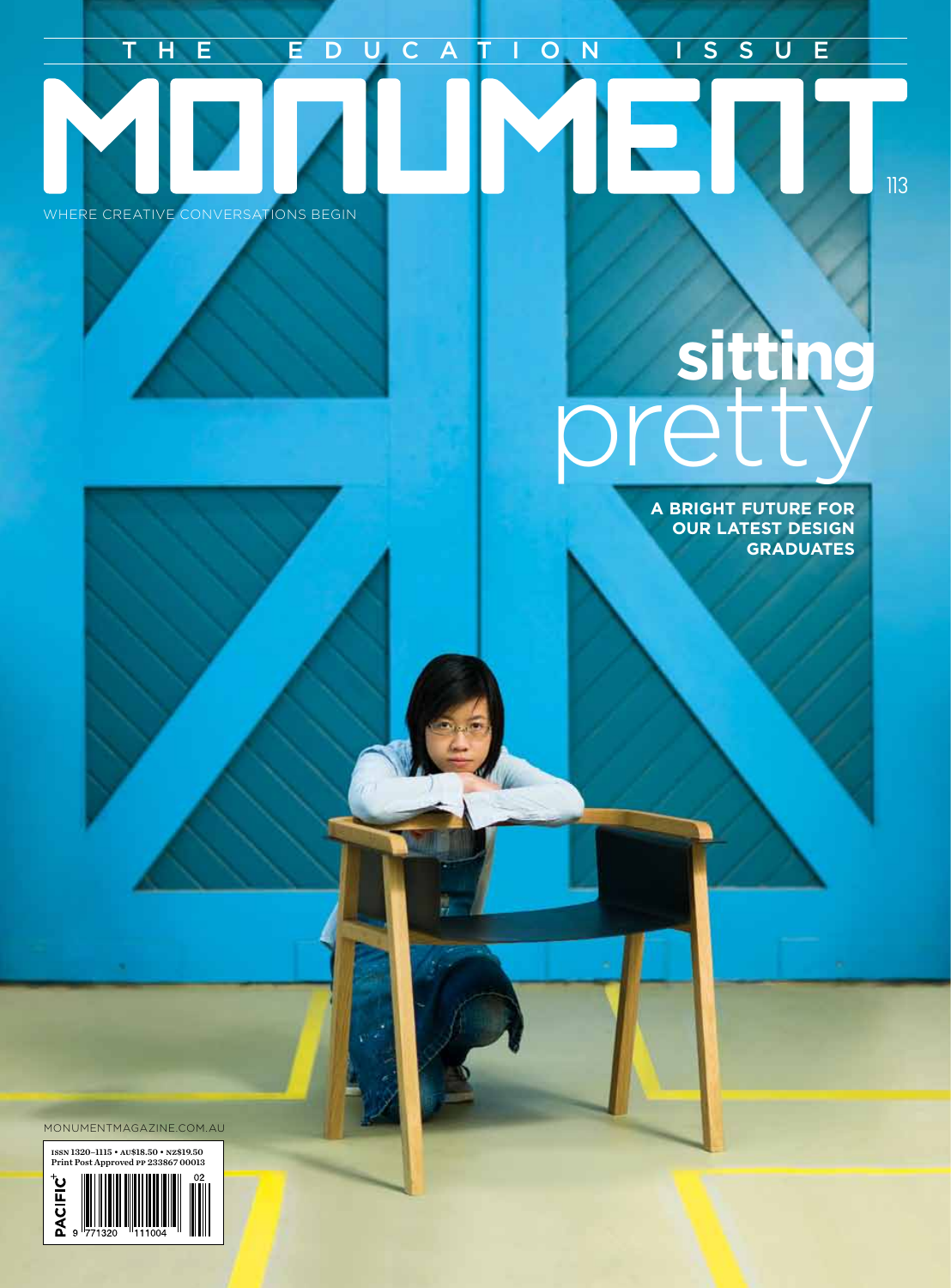#### 13. DESIGN MATTERS

Artful, innovative products and the people and projects on the cutting edge of design.

#### 20. NEW GENERATION

Emerging Tasmanian design duo DHAB Studios focus on the relationship between object and user.

#### 28. UNCOMMON **OCCURRENCE**



Inside the mind of architectural photographer Shannon McGrath.

A pilgrimage to the final resting place of Canberra's creator.

25. CREATE A DATE

A canine creation for man's best friend.

Luke Mutton had a strong vision for his cafe Common Galaxia, so he designed it himself.

#### 30. LUCKNOW REMEMBERS THE GRIFFINS

## 36. THE GRADUATES

Meet three design graduates who represent just some of the creative talent entering the industry.

## 42. CHILD'S PLAY

The design of this kindergarten aims to shape children's learning experiences.





has been a significant influence on architect Richard Hassell.











### 46. BUILDING BIG IDEAS

A Tasmanian high school offers an innovative

interpretation of an education space.

### 50. SET IN STONE

There are many layers to the design of the Materials and Minerals Science Building at the University of South Australia.

#### 56. EXERCISE IN RESTRAINT

A photographic exploration of a primary school hall reveals the controlled execution of a sophisticated design.

### 66. SHIP SHAPE



Breathing new life into a Lavender Bay boatshed.



74. FILTER & FOCUS This house edits encroaching suburbia from its view.

80. SKY'S THE LIMIT A high pitch over a party wall provides a bright

new addition to an Edwardian cottage.

### 86. IN THE FLEMISH FASHION

Antwerp's fashion designers are still going strong,

but now the city is making its mark in the world of architecture and design.

# 95. KITCHENS AND

BATHROOMS

Stylish and functional ideas and designs.

### 106. INSPIRATION

Louis Kahn's National Assembly Building in Dhaka









SUBSCRIBE TO MONUMENT AND **SAVE 39%** TURN TO PAGE 91 FOR DETAILS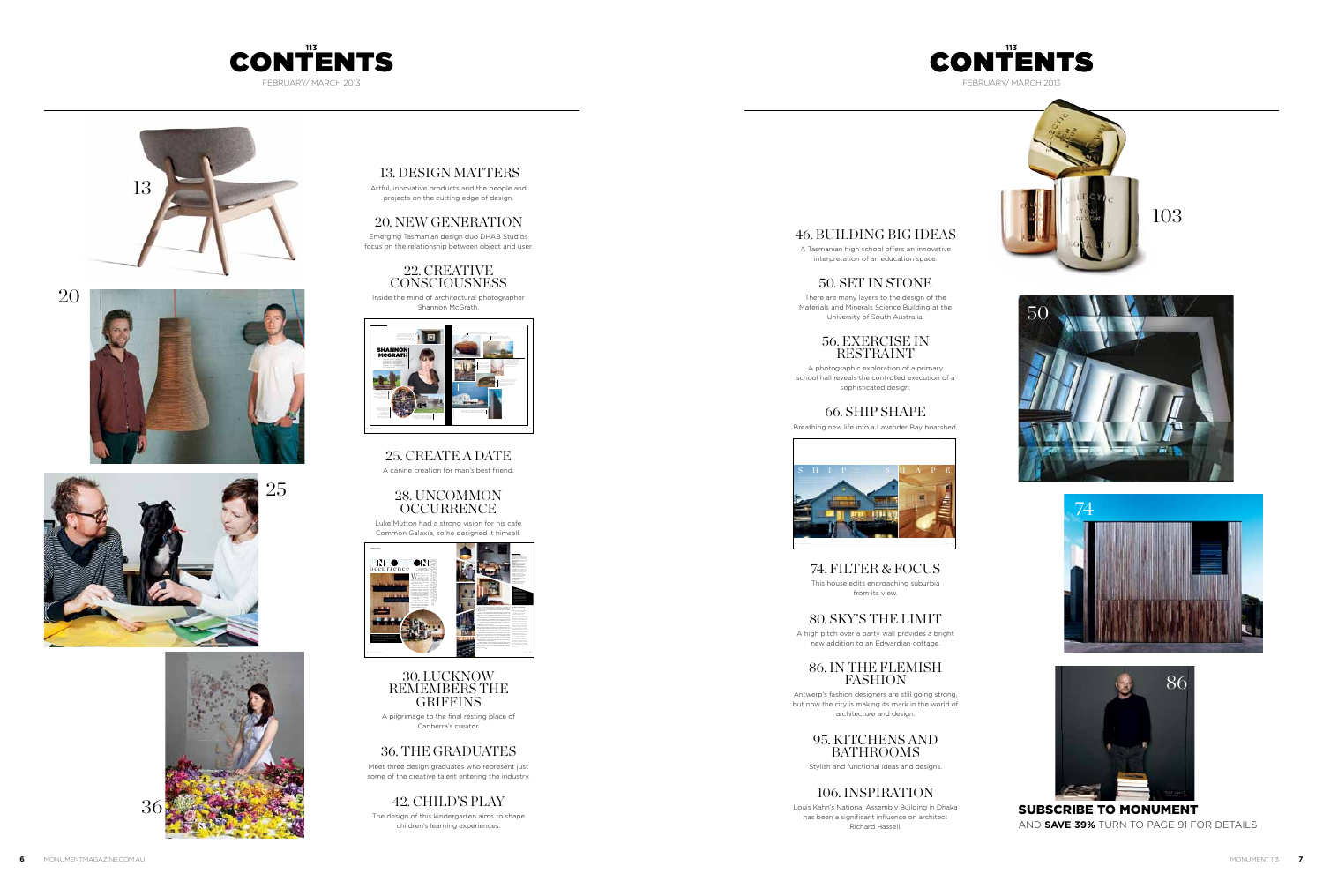

The city's port itself, however, is now a long way down river and the old docks area has become the focus of the city's regeneration efforts after decades

their fashion friends and they have been joined more recently by a roster of international architecture stars; Zaha Hadid's new port authority building, for instance, will hover like a giant concrete stiletto above the banks of the Scheldt river when complete. Increasingly, Antwerp is defining itself through architecture as well as by assiduously courting the 'cool city' moniker with its fashion museum and design centre.

The Union of the past few decades at least. The Antwerp Six, who graduated from the city's Royal Academy of Fine Arts in the 1980s, rebranded the city as an incubator of radical chic – a serious rival – think Antwerp and you think fashion. Or so has been the case for the past few decades at least. The Antwerp Six, who graduated from the city's Royal Academy of Fine Arts in the to the Tokyo fashion scene. Previously it was more likely that images of van Dyck, diamond trading and dining on horse meat sprang to mind. Many local architecture studios got their breaks creating shops for of post-war decline. Now there are buildings by luminaries including David Chipperfield and Diener & Diener and the recently completed Museum Aan de Stroom by Neutelings Riedijk, a startling terracotta colour and curved glass tower that exhibits the history of the city. This regeneration is being guided by Kristiaan Borret, appointed as Stadsbouwmeester by Antwerp's designconscious aldermen. Not a city architect as such, more a critical friend and design champion: "There is a stable political coalition that creates a baseline for good architecture," says Borret. It is inspired by the Dutch model rather than the French: "But the scale is completely different, more piecemeal." It produces more variety with smaller developers and smaller projects. "It means a finer grain, a richer urban renewal. In comparison to, say, London's docklands, we have more quality and the historic layers are preserved. The city we produce is more complex."

For some 150 years from the beginning of the 16th century Antwerp was the main port of the Low Countries, a centre of the Northern Renaissance before it shuffled away from the limelight of mainstream cultural, if not economic history. And despite the best efforts of Hitler's V-2 rockets – nowhere was targeted by them more – a legacy of glorious art and architecture remains. Arrive at Antwerp's flamboyant central station and you are immediately witness to its riches. The tallest building in Antwerp remains the pierced stone spire of the Cathedral of Our Lady, despite the city also claiming Europe's first skyscraper, the 26-storey Boerentoren (1932).

Belgium might be increasingly divided between Flanders and the francophone south but, with a population of half a million, Antwerp is by far the country's largest city, competing with the colossal port of nearby Rotterdam and acting in concert with other nearby cities such as Ghent. International names such as Studio Job, Vincent van Duysen and Gert Voorjans still make their home here, anchored by its creative community, great transport connections and the lack of global city stresses.

The coming challenge, says Borret, will be dealing with a 10 per cent growth in population over the next decade: "We need to think about the renewal of the 20th century belt of the city to make it more dense and accessible by transport." The city has a structure plan by Italian practice Secchi-Vigano, but, he adds: "We have to apply the same ambition as in the 19th century city. It is not as sexy but it is necessary."



HAVING LONG BEEN A FIXTURE IN THE WORLD OF CLOTHING AND COUTURE, IN THE

FILIP DUJARDIN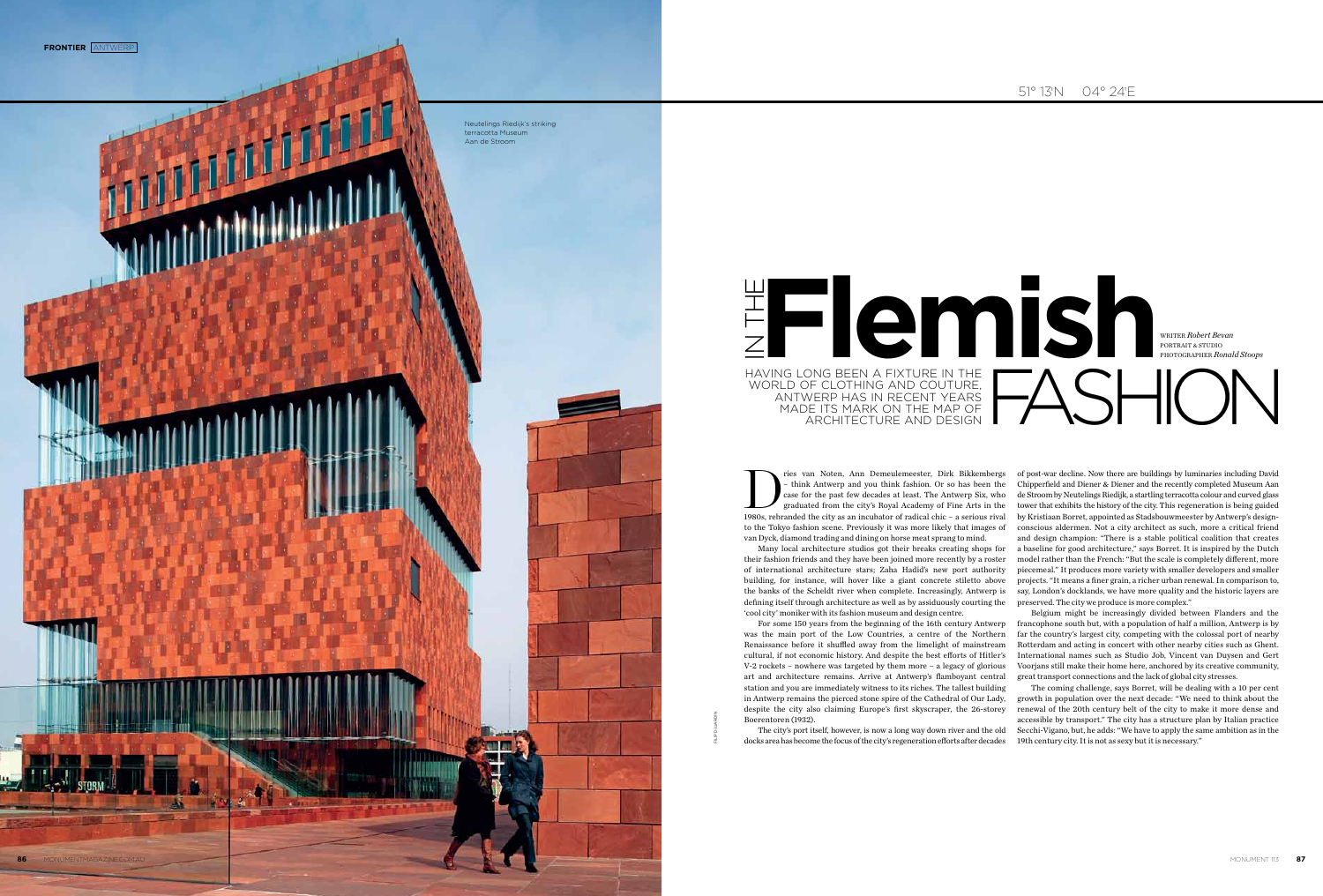

Q Antwerp is most well-known overseas for its fashion culture. How has this affected the city and the place for other kinds of designers within the city?

**Q** Is there a distinctive Antwerp approach to design that is different from French-speaking Belgium or the neighbouring Netherlands?

A Antwerp is a cultural city. Design is a fairly new discipline for the city but there are great interior designers and decorators situated in Antwerp who all play on the highest international level, such as Gert Voorjans, Vincent van Duysen and Axel Vervoordt.

A In the post-war period there were more international overlaps. In that period, in the Netherlands, you see Cees Braakman and Wim Rietveld inspired by the US, designers like Eames and Nelson. Nowadays, I would say Belgium is more inspired by the French than by the Dutch. In fact, it is the same in politics. Design is also influenced by interior architecture – it's about how to feel good in your living, shopping or working space.

**Q** Has your work been influenced by the local context?

A Very much so, but the historical context – the Flemish Primitives and [Belgian] Surrealism. I'm always surprised contemporary design in Belgium hardly seems to be influenced by the city's

**Q** Is Antwerp a good place to operate from and work in? A Historically Antwerp used to be an important harbour city with its own golden age and that is what Antwerp is still to us: a do-city, an export city. We know the craftsmen, the artists, the workshops and the ateliers. Antwerp is big enough to have a decent private life – when not travelling – but compact enough to be surrounded by the things you need to realise ideas.

**Q** So do you often work on projects within Antwern? A Never, Flemish people don't like

unbelievable artistic inventions. Many designers separate art from design and are drawn toward architecture. Architecture in Belgium is mostly influenced by modernism. The Primitives and Surrealism are too dramatic for these true Modernists.

**Q** Is there a distinctive Antwerp approach to design that is different from French-speaking Belgium or the neighbouring Netherlands?

**Q** Where do you fit into the Antwerp picture? Is it a good place to operate from and work in?

Q Which other Antwerp designers past or present do you admire or feel the influence of?

the Dutch unfortunately.

Q Which other Antwerp designers do you admire?

A That must be the fashion side. We admire their skill in building up these amazing international brands – we know how difficult that is. Ann Demeulemeester, Dries van Noten, Martin Margiela – but also painters like Luc Tuymans. Overall, Belgians are smart entrepreneurs.

Q Why did you decide to come to Antwerp and how has your work been influenced by the local context?

Dutch duo Job Smeets and Nynke Tynagel met at the Design Academy Eindhoven with both moving to Antwerp after graduation and setting up Studio Job in 2000. Their work prioritises the decorative and ironic over the modernist or industrial

## Artful design









A I was influenced by the revolution that happened in fashion thanks to the Belgians and Japanese and I was inspired by what is idealised as the freedom that Antwerp designers have. Antwerp's fashion scene nowadays is very international, so there is this mix of cultures that creates an atmosphere you want to be in. I am trying to follow traditions of craft, which I believe are fading away little by little. I believe in slow fashion, in clothes made with love and understanding. While computer technologies can bring my work to a modern level I

A Yes, I think it starts at Antwerp academy [Royal Academy of Fine Arts] where students are guided from the first year to develop their own unique style and vision. This is the main characteristic of Antwerp fashion to me: each designer has an original style. In Holland I see a more surrealistic, futuristic or architectural approach, while in Brussels [fashion] designers are influenced by French heritage. In Antwerp every designer is a personality. It gives another spirit to the clothes and a certain attitude to somebody wearing them.

## Made with love

cannot feel using a computer, I need to work on a doll – to touch, to feel.

A It is small and cosy, it's sometimes very grey. But I am so happy to live in this city – I feel at home. When it's raining I am happy to stay indoors and work in the studio, and when the sun is shining, I'm happy to drink coffee outside with friends.

A Martin Margiela – I think my first strong feeling about seeing a piece of clothing was his. I was captured by conceptual fashion, by deconstruction, by breaking the rules, as were many students of my generation. Raf Simons is an example of an intellectual approach and of a personality you want to be like. I fell in love with tailoring and design for men because of his collections. A.F. Vandevorst – there is always something mysterious and seductive in their style; I love leather and love their sophisticated/provocative design. Haider Ackermann makes bohemian clothes without falling into bad taste or too bourgeois a look. I think he is exploring a new type of sex-appeal without vulgarity.

Ukrainian designer Lena Lumelsky graduated from the Antwerp Academy in 2006, where she worked within various ateliers before setting up her womenswear label in 2009. Her futuristic style, which still uses crafts, won the Mango Fashion Award in 2010



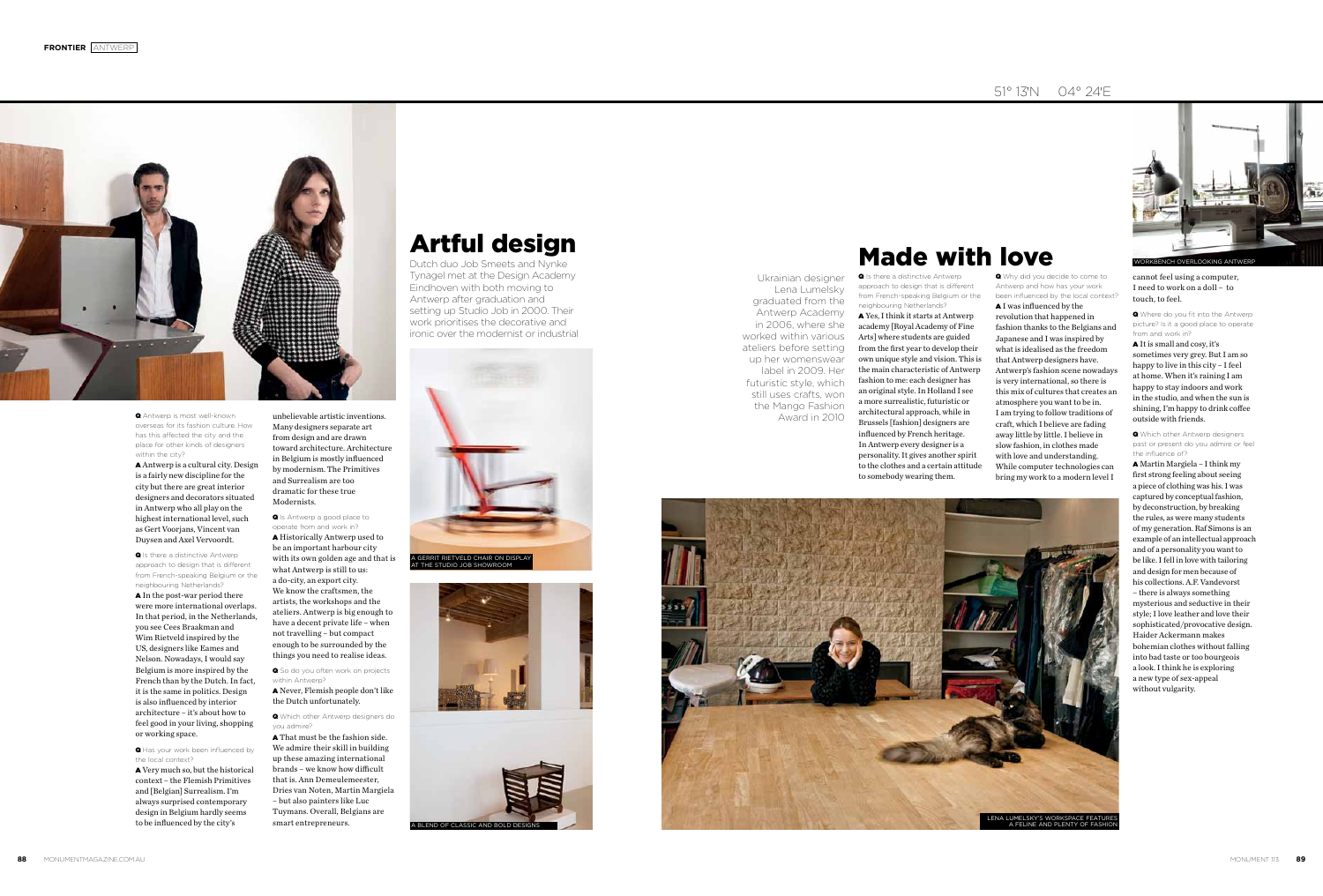### 26° 6' 0" S 28° 9' 0" E

Q Antwerp is most well-known overseas for its fashion culture. How has this affected the city? A The fashion scene in Antwerp has definitely helped put our city on the map but this [creative] scene has always been present, with ample examples such as, historically, the painters Rubens, van Dyck and Permeke, and novelists Conscience and van Ostaijen. And today, artists – such as Luc Tuymans – to authors [like]

**Q** Is there a distinctive Antwerp approach to design that is different from French-speaking Belgium or the neighbouring Netherlands?  $\triangle$  Difficult to say, but the Flemish approach is often sober, with a lot of serenity and with an elegant simplicity.

Tom Lanoye, theatre, opera and music from artists like dEUS and Netsky. Less known is that the design school also has an output of successful graduates in car and furniture design.

**Q** How has your work been influenced by the local context? A Since Antwerp is, and always has been, a port and trade town, there's a strong international influence. The fact that the first presentation of the Antwerp Six fashion designers was such a success encouraged me to show my work at 100% Design in London, Salone del Mobile in Milan and imm in Cologne. In a way, what happened in the city has pushed my boundaries.

Q How is the identity of the city changing? Is what is happening in the docks a good thing or is it becoming like any other European port? A You can see what a building such

Stefan Schöning was born and raised in Antwerp and set up his industrial design office in 1994. His output ranges from his origami chair, Folder, to corporate design for the Belgian railways and improving the design of traffic lights

> Q Is Antwerp a good place to operate from and work in? A Its human scale makes it a very liveable city with the advantages of a compact town, yet with all 'big city' amenities. Another plus is the proximity of major European cities such as Amsterdam, London and Paris. Our studio is in the heart of town, which helps me a lot to connect to people in the street.

> > Terms and conditions: \* Free delivery only available for Australian subscriptions. Please allow up to 8 weeks for delivery of your first issue. This offer is valid until 10/04/13 and is not available in conjunction with any other offer. Savings based on the regular *Monument* \$18.50 cover price.

# 8 ISSUES FOR THE DRICKE OF 6

as the Museum Aan de Stroom brings to a rather neglected neighbourhood; new bars and restaurants that jostle for clients, supermarkets and businesses settle and property prices rise. Yet on the other hand, I sincerely hope that the original character of 't Eilandje [the docks island] will not disappear completely, because the mix of all the different nationalities holds a lot of charm.

Q Do you often get to work on projects within Antwerp?

A We realised the 'modenatiesofa' for the MoMu, the fashion museum in Antwerp, but I would love to design something for the city that stimulates people to get together.



# Taking many forms



DON'T MISS A MINUTE OF THE INSIDE STORIES ON ARCHITECTURE AND DESIGN FROM AUSTRALIA AND AROUND THE WORLD.





**90** MONI IMENTMAGAZINE COM ALL

# SUBSCRIBE NOW!

ORDER ONLINE SUBSCRIBETODAY.COM.AU/MON/1718 OR CALL **1300 668 119** (FROM OVERSEAS +61 2 8296 5425) AND QUOTE 1718



## WHY SUBSCRIBE?

- **2 FREE** ISSUES OF MONUMENT WHEN YOU SUBSCRIBE FOR A YEAR
- **ONLY** \$89.95 FOR 8 ISSUES, VALUED AT \$148
- **SAVE** A HUGE \$58 OFF THE COVER PRICE
- **FREE DELIVERY** DIRECT TO YOUR DOOR\*

**HURRY!** OFFER ENDS APRIL 10, 2013.

OVERSEAS RATES: NEW ZEALAND \$94 AUD, REST OF WORLD \$116